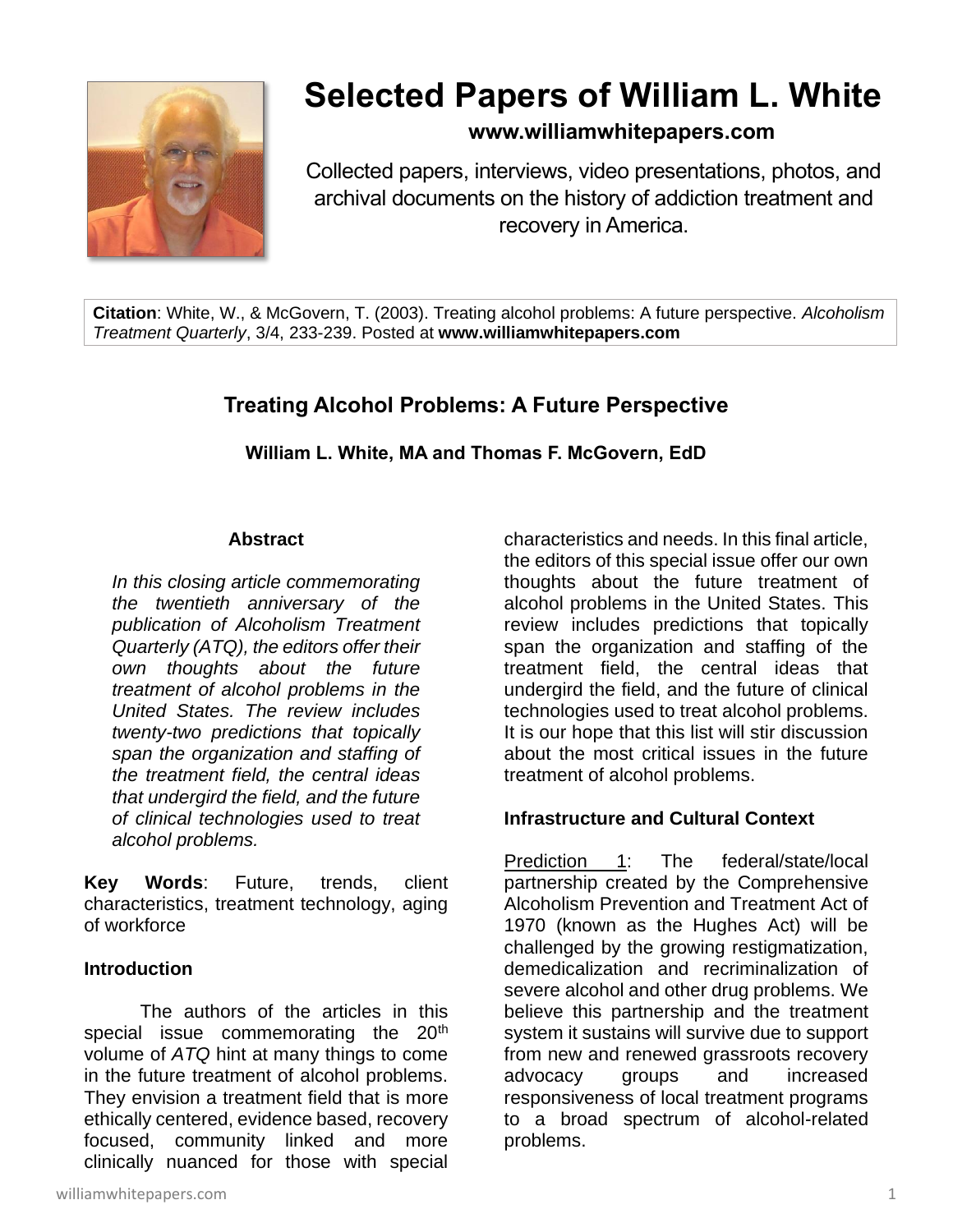Prediction 2: The federal investment in an alcohol problems research infrastructure will reap significant rewards in the coming decades. For example, we anticipate that new understandings of the neurobiology of alcohol dependence will reap rewards in terms of new clinical tools for assessment and treatment, the most significant of which may be the ability to distinguish alcohol problems of biological and non-biological origin and the introduction of fundamentally new pharmacological adjuncts to treatment.

#### **Organization**

Prediction 3: The integration of the treatment of alcohol and other drug problems–arguably one of the major professional achievements or (according to some) the worst mistake of the past 25 years--will progress in the next decades with a full integration of the treatment of nicotine addiction alongside the treatment of other drug addictions. The overextension of the concept of addiction to other problem areas will spur a redefinition of the boundaries of the field, distinguishing the use of *addiction* as a medical concept versus the personal use of the concept of *addiction*  as an organizing metaphor for behavioral change.

Prediction 4: The categorical segregation of the treatment of alcohol problems will be severely challenged in the next two decades as alcohol treatment programs are absorbed into larger umbrellas of "behavioral health" and "human services." While such integration promises a more consumerfriendly service process and a better stewardship of community resources, our fear is that the field of alcoholism treatment could disappear while the illusion of its presence continues.

#### **Problem Definition**

Prediction 5: Multi- pathway models of understanding and intervening in alcohol problems will replace more traditional, single-pathway models. These prevailing models will detail how alcohol problems spring from multiple etiological pathways,

unfold in diverse patterns with varying courses/outcomes, and are resolved through diverse clinical interventions and innumerable pathways and styles of long term recovery. This conceptual shift will require that treatment agencies shift from offering a "program" to offering a wide menu of services that are uniquely combined and sequenced based on the needs and readiness for change of each client/family.

Prediction 6: The next two decades will witness attempts to integrate the emerging public health and medical/clinical models of understanding and responding to alcohol problems. We feel the integration of the former, which places emphasis on the economic, social and political ecology of alcohol problems, and the latter, which emphasizes the role of the individual as the source and solution to alcohol problems, has great potential.

#### **Changing Characteristics of Treatment Consumers**

Prediction 7: Differences between community and clinical populations will widen with the multiple problem client/family (greater problem severity and psychiatric comorbidity and fewer recovery assets) becoming the norm within publicly funded treatment programs. This will create a growing dichotomy between individuals who can resolve alcohol problems with recovery self-management tools (e.g., manuals and online recovery support services) or brief professional intervention versus those who will require multi-agency models of sustained recovery management. The latter clients will require a broader menu of services (far beyond acute models of detoxification and symptom stabilization) delivered over a much longer period of time.

**Prediction 8: Escalating life expectancies** and the demographic aging of the "war babies" will spark growing concern about the problem of late-onset alcohol problems. We anticipate that the prevention and treatment of such problems will become a major specialty within the alcohol problems field.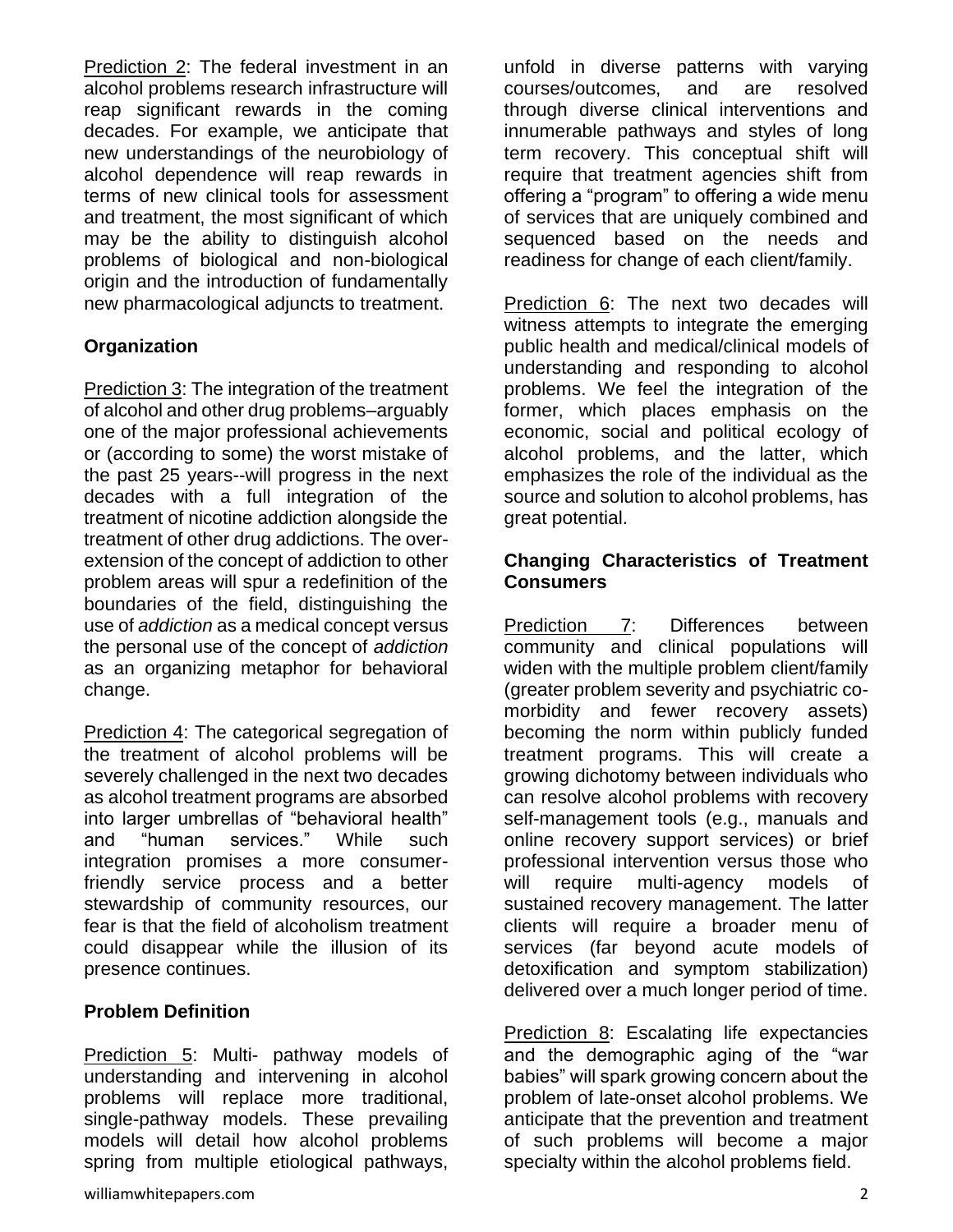#### **The Professionalization of Treatment Providers**

Prediction 9: The recognition of addiction medicine as a recognized specialty will continue, but will be offset by greater involvement of primary physicians, physician assistants, and nurse practitioners in the treatment of alcohol problems. The further professionalization of addiction medicine will be hampered by the recent restigmatization and demedicalization of alcohol problems and the resulting marginal status associated with this arena of medical practice.

Prediction 10: The continued professionalization of the role of the addiction counselor (e.g., the licensure movement) will be balanced by new roles (recovery coaches, recovery support specialists) that will bring greater numbers of recovering people back into the field. Some will interpret this latter trend as a deprofessionalization of the field while others will view this as a renewal process and a needed re-connection of treatment and recovery.

Prediction 11: Professional roles in the field, dominated by men when the first issue of ATQ was published, will be increasingly filled by women. This feminization of the field will add momentum to address the special needs of women impacted by alcohol problems.

#### **Treatment Technology**

Prediction 12: The organizing mantra of the next decade will be the call to bridge the gap between clinical research and clinical practice in the resolution of alcohol problems. The failure to achieve this goal could threaten the very future of the field; the achievement of this goal could move treatment from the status of a folk art to a science-guided endeavor. Some of the most promising applications include new identification and engagement technologies, a new generation of global assessment and service planning instruments; new

pharmacological adjuncts to treatment; evidence-based, manual-guided therapies; and sustained recovery management protocols.

Prediction 13: The next decade will witness the widespread application of disease (recovery) management technologies from primary medicine to the treatment of severe and persistent alcohol problems. We believe that the shift from an exclusively acute model of intervention to a continuum of interventions that include the option for sustained recovery management will mark one of the most significant technical advancements in the history of the field. This breakthrough marks the marriage of the relapse prevention technologies of the alcohol field with techniques used in primary medicine to manage chronic disorders like diabetes, asthma, and hypertension.

Prediction 14: Research findings will compare and contrast explicitly religious and spiritual frameworks of recovery from explicitly secular frameworks. Although hoped-for treatment matching effects have not been robust in existing studies, there may be matching effects related to these broader frameworks.

Prediction 15: There will be a movement to push the breakthroughs in knowledge about special populations of clients from the enclave of the demonstration project to the mainstream of the field. It is time these breakthroughs in understanding and technique were moved from the status of loosely attached appendages to the field to the very heart of the field, e.g., front line clinical practice in non-specialty programs.

### **Professional Ethics**

Prediction 16: There will be a significant movement in the next decade to get the treatment field ethically re-centered. This movement will include developing new ethical decision-making models, upgrading organization codes of professional practice, and advanced training to enhance ethical sensitivities and ethical decision-making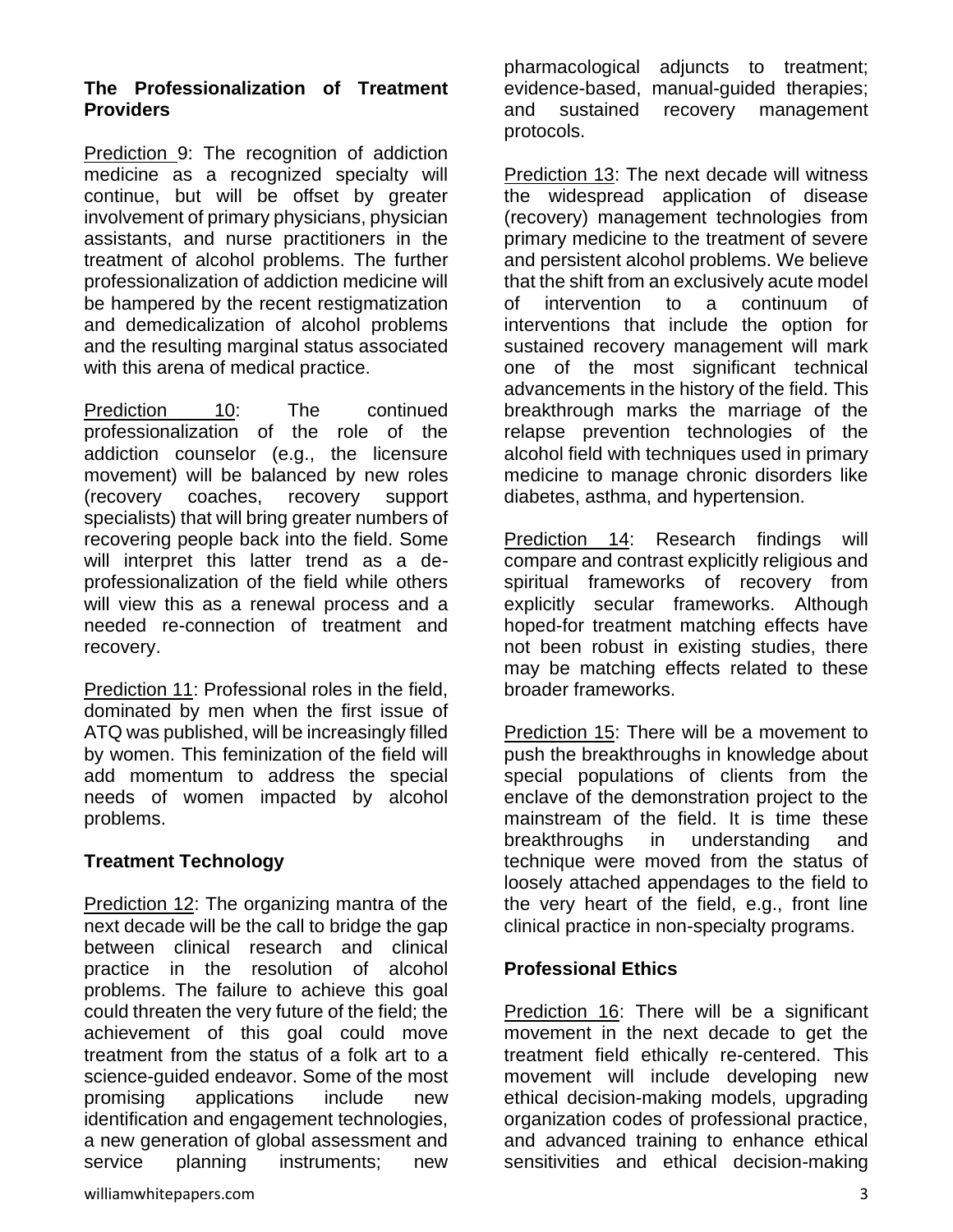skills. A major focus of this work will be on the development of ethical standards related to the field's business practices–an arena we view as one of continued vulnerability for the field.

Prediction 17: New roles that focus on harm reduction, pre-treatment/engagement, and sustained recovery support will call for a reevaluation of traditional definitions of appropriateness related to ethical conduct, particularly those governing relationship boundaries. This will emerge as an area of intense debate within the field and call for heightened supervisory support for persons filling these roles.

#### **Recovery and Community**

Prediction 18: The treatment field will face in the next decade what it has never faced in its history: a strong consumer/constituency movement. This new recovery advocacy movement will demand inclusion of recovering people and their families in the planning and evaluation of treatment services. This movement will demand lower thresholds of engagement, higher thresholds of extrusion, and a greater focus on building long term recovery support services for individuals and families.

Prediction 19: The locus of treatment will expand beyond the institutional/office environment to the natural environment of each client. "Systems interface" will become the rule rather than the exception as alcohol treatment agencies enter into an increasing number of service delivery partnerships with public health, mental health, child welfare, criminal justice, educational, occupational and welfare institutions. Treatment and recovery support services will be offered in a wider variety of settings–health care clinics, churches, community centers–but they will also be much more likely to be delivered within neighborhoods and homes. Work with client's enmeshed in drug/criminal cultures will focus on quiding the client into relationship with an alternative culture of recovery and organizing such cultures where none exist.

Prediction 20: There will be increased demands for the field to shift its research focus from one of pathology to one of resilience and recovery. More specifically, there will be calls to generate new service technologies based, not on studies of the problem, but on studies of the myriad solutions that already exist in the lives of individuals and families in communities across America. There will be calls to plot the long term pathways, stages and styles of recovery and to delineate these findings across such factors as gender, age, ethnicity, and clinical profiles. Advocacy for this resilience and recovery research agenda will generate parallel calls for strengths-based models of assessment and intervention.

Prediction 21: The growing "varieties of recovery experience" will continue to manifest themselves within the growing diversification of mutual aid structures. As these structures become more geographically accessible, the communities of recovery with whom treatment programs will be collaborating will be greater in number and more diverse than anyone could have anticipated, confirming in local communities across the country A.A. cofounder Bill Wilson's 1944 observation that "the roads to recovery are many."

#### **Achilles Heel: The Aging of the Field**

Prediction 22: The rapidly approaching loss of long-tenured clinical and administrative leaders will constitute one of the most significant challenge to the future integrity and existence of the field. If major efforts are not implemented to address the issues of leadership development and leadership succession, much of the field's history, core values and technical knowledge will be lost, and the field will be vulnerable to colonization by more powerful forces within its operating environment. The mantle of leadership of the alcoholism treatment field is about to be passed: Will there be a new generation of prepared leaders there to accept it?